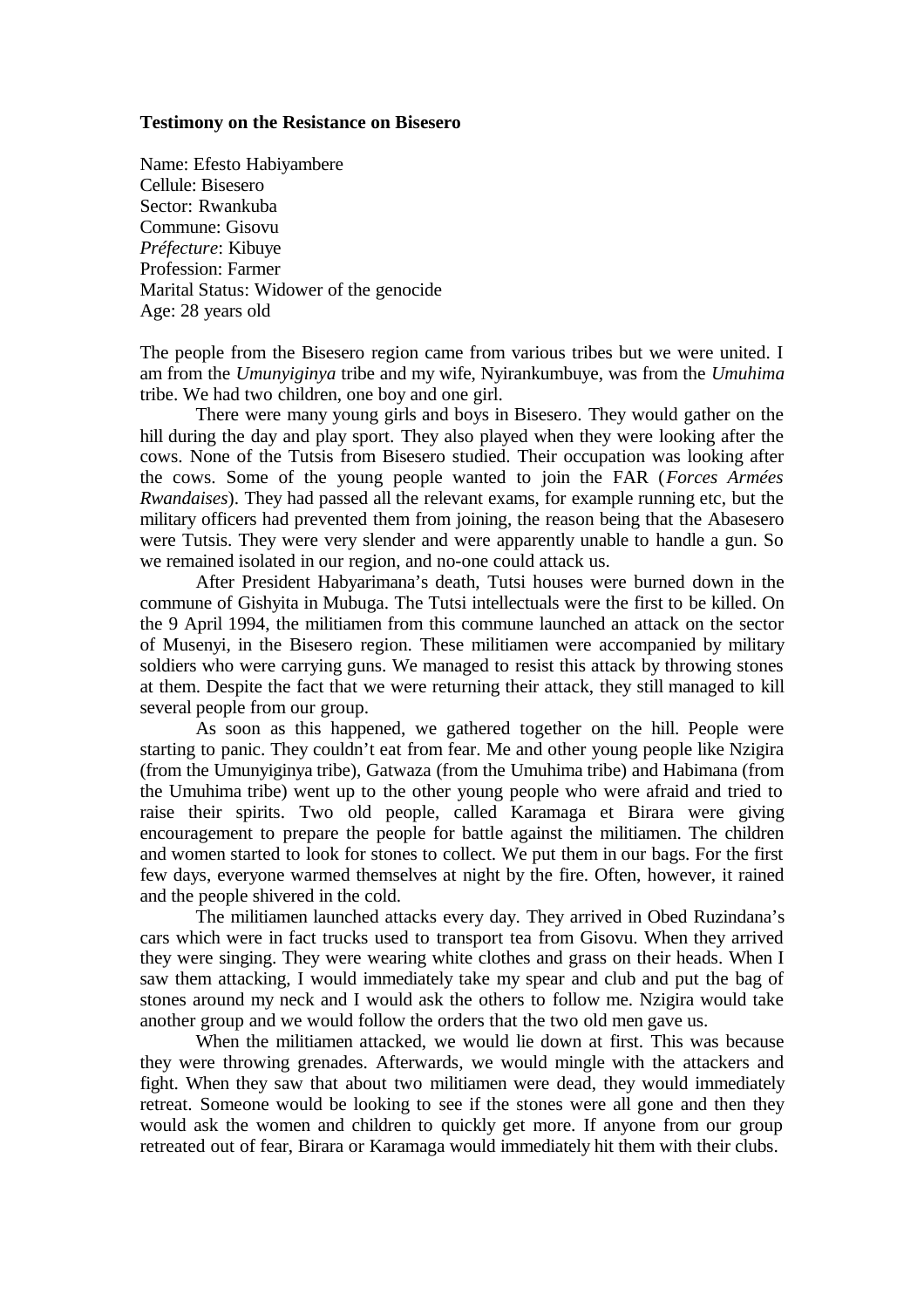In the evening, when the militiamen had gone home, we would gather together again so that those who were still alive should know to carry on fighting until the very end. When my mother was still alive, she used to come and beg me not to go at the front of the others when a battle took place. She wanted to prevent me from doing this because I was the only boy in a family of girls. I was the only son she had. For the first time she was afraid that I would die. Not once did I listen to my mother's advice. I always went to the front. During the whole of the month of April, we were attacked but each time we were the victorious ones because we managed to kill many militiamen, police and soldiers. We also took their weapons, such as guns.

Two weeks prior to 13 May 1994, there was a moment of respite. We thought that peace had been reestablished and we started to farm our fields and to bury the dead.

On the 13 May 1994, at about 9:00 a.m., we saw a large number of cars arriving, such as lorries, buses and trucks. They were full of militiamen. When they arrived at a spot near to where we had gathered, they surrounded us and began to shoot us using different guns. In less than an hour, they had killed practically all the women and children.

There was no longer any point in throwing stones now. We had to create a path amongst the militiamen so as to avoid being caught. Our men all attacked one particular group of militiamen who were consequently frightened and they opened up the path for us. We ran to hide in the bush. That day, they managed to break all the crockery and any other materials we had.

The next day, they came back to comb through everything. We could no longer see any grass. Instead, we saw corpses; women with children on their backs who were dead. The genocidal killers had undressed the bodies! It was a terrible sight.

As I was walking at night, I fell over my mothers body. I asked the survivors to help me bury her. I don't know where the bodies of my children and the other members of my family are exposed.

The militiamen continued their attacks although there were not as many of them as there were during the attack of 13 May 1994. Despite there being only a small group of us left, now that practically all the people were dead, we carried on fighting. Nzigira gave us much courage but unfortunately he was killed.

Nzigira and I were in an attack together, the day he was killed. The militiamen were throwing stones and saying 'These are the people who are preventing us from receiving our reward from Obed Ruzindana. We have to find a way to kill them.' Nzigira was then hit on the foot with a stone. He began to limp. I helped him withdraw because I could see that it was impossible to carry on the fight. As we were walking back, a soldier saw us and shot at us. Nzigira was hit and he fell. The militiamen came to finish him off with a machete. I was shot in the knee but I was still able to walk. I went and hid in a bush. The militiamen who saw me going to the bush, set light to it to kill me. I escaped from the smoke and went to hide elsewhere.

I remained in Bisesero, with all the bodies around me. I couldn't find anything to eat or drink. I was very thin and my hair was dirty. My skin was all scaly because I had not been able to wash myself for two months.

However, I was still alive when the French soldiers arrived to drive us to the RPF zone in Gitarama. When the genocide was over, I came back to the commune of Gisovu with another group of survivors. We inhabited the centre of Gakuta near the office of the commune. We were really poor there and many people were ill. The Hutus, who we had known before, would walk passed us, look at us and make fun of us. They asked themselves if we were really the powerful Abasesero who were so well